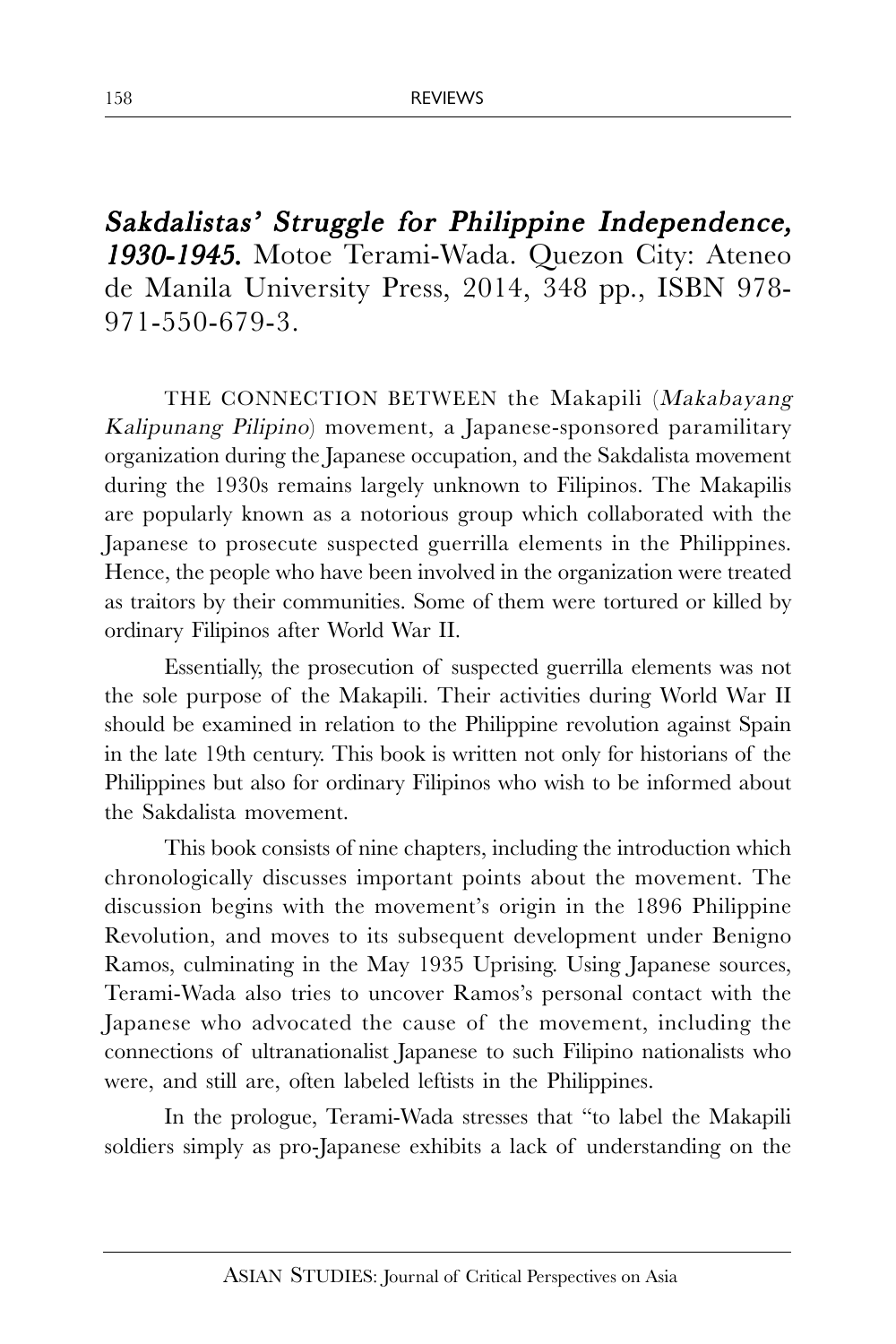part of the organization" (xiv). Laying emphasis on the necessity of understanding the real characteristics of the Makapili, she points out that the socioeconomic problems in Philippine society are the fundamental cause of the Sakdalista movement during the 1930s. In line with this, Terami-Wada further argues that "what is entirely missing from past studies is an examination of the movement's ideology that united the poor, the rich, the uneducated, and the intellectuals" (7). Explaining the nature of the Sakdal uprising in May 1935, she tries to find out the implication of the Sakdalista movement on Philippine history, stating that "The Sakdalista uprising was an attempt to fulfill the aims of the 1896 Revolution and subsequent Philippine-American War of 1899" (7).

Terami-Wada's dedication to this topic resonates with what most Filipino historians have done in their previous studies. Utilizing numerous primary sources in English, Tagalog, and Japanese, such as manuscript collections and Sakdalista movement-related documents, she successfully presents a vivid picture of their activities in colonial Philippines to prove that this movement was truly connected to the "unfinished" 1896 Philippine Revolution led by the Katipunan. More importantly, she utilizes a number of newspaper articles, such as those in the weekly Sakdal (1930-1938), to examine the characteristics of the Sakdalista movement during the 1930s. Apart from these, she also interviewed people who were involved in the movement. I am certain that this book will be widely read and considered as one of the most important contributions to Philippine historiography that all the historians of the nation must read.

 Although it is quite a distinguished historical work, the question on how the concept of "revolution" was conveyed to the Filipino populace after the 1896 Revolution was aborted remains unanswered. After 1896, majority of the Filipino masses seemed to have no concept of the word, "revolution"—except for some who were enlightened by the novel Noli Me Tangere by Dr. Jose Rizal. The Filipinos then used the term paghihiganti—which can be translated as "revenge" in English when they rose up against colonial authorities. It can be inferred that "revolt" or "revolution" was just a concept monopolized by Filipino